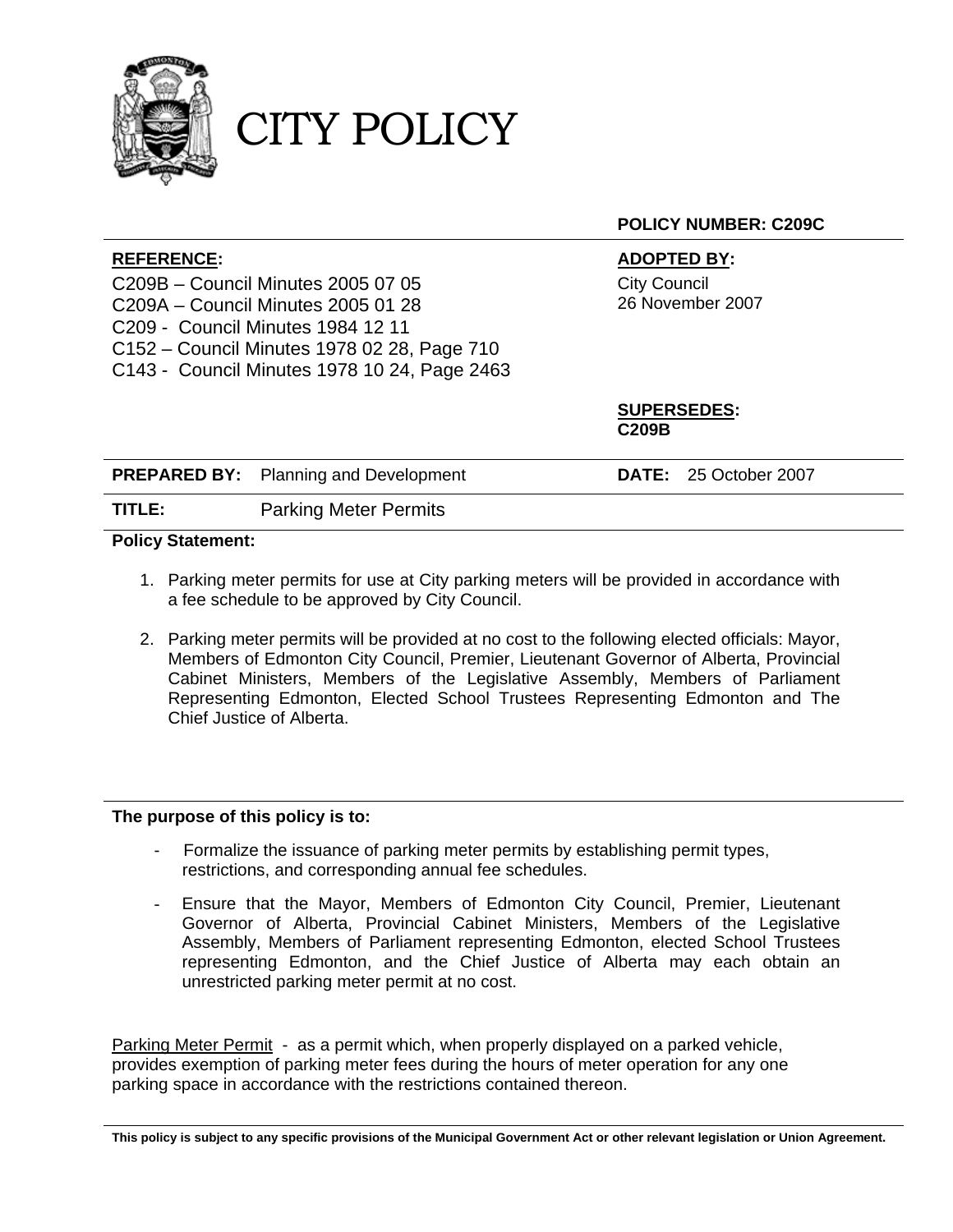

### CITY PROCEDURE

**POLICY NUMBER: C209C** 

| <b>AUTHORITY:</b> | City Manager                | <b>EFFECTIVE DATE:</b> | 01 01 2008 |
|-------------------|-----------------------------|------------------------|------------|
| TITLE:            | <b>Parking Meter Permit</b> |                        |            |

**PAGE: Page 1 of** 

#### 1. DEFINITIONS

- 1.01 'Parking Meter Permit' a permit which, when properly displayed on a parked vehicle, provides exemption of parking meter fees during the hours of meter operation for any one parking space in accordance with the restrictions contained thereon.
- 1.02 'Elected Officials Parking Meter Permit' Parking meter permits which are issued at no cost to designated elected officials will cover a one year period from November  $1<sup>st</sup>$  to October  $31<sup>st</sup>$  of the year following.
- 1.03 'Annual Fee' A fixed charge for each type of parking meter permit which covers a oneyear period from January  $1<sup>st</sup>$  to December  $31<sup>st</sup>$  of the year following and which is prorated for any portion of that year subsequent to January 1<sup>st</sup>.
- 1.04 'On Street Parking Meter' Any parking meter located within the Municipal boundaries with the exception of those at the following locations:
	- (i) any 15 minute and 30 minute parking meter
	- (ii) in the City Hall Parkade (Designated Elected Officials exempt)
	- (iii) on any Private Property including any Hospital, Post-Secondary Educational Institute/Campus, etc. and where otherwise indicated on private property.

#### 2. PROCEDURES

- 2.01 City Manager to:
	- a) Monitor the policy as to condition for corporate use of parking meter permits and recipients thereof;
	- b) Recommend to City Council changes as required to parking meter permit fees.
- 2.02 Transportation & Streets Department to:
	- a) Review parking meter permit criteria and charges as required and report to City Council.
	- b) Submit any proposed permit changes prior to budget preparation for the following year.
- 2.03 Office of the City Clerk to: Provide lists of the current elected official representatives for the Province, Alberta and Capital Region Alliance, and City Council, for the issuance of permits at no cost.
- 2.04 Planning & Development Department to: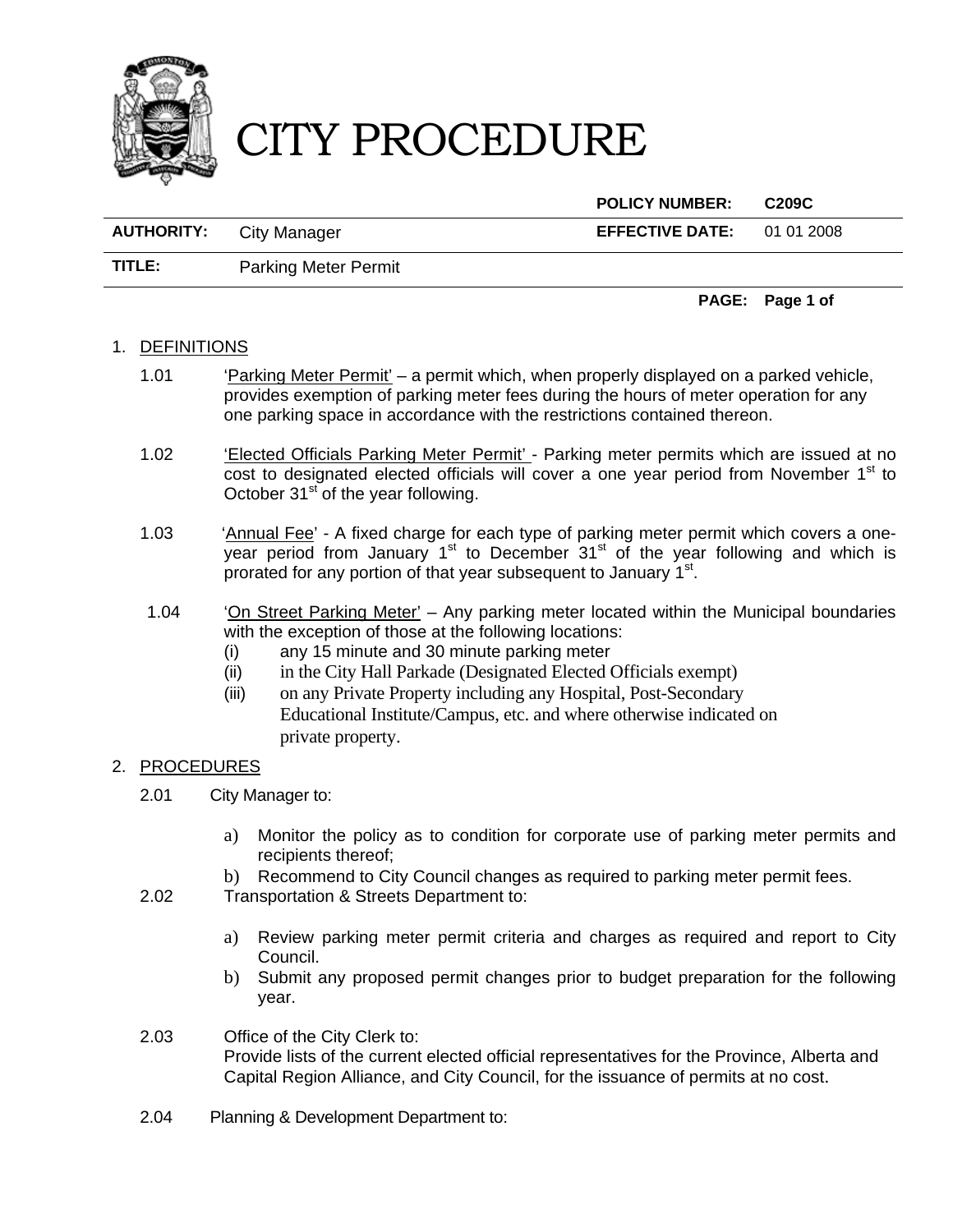

## CITY PROCEDURE

**POLICY NUMBER: C209C** 

| <b>AUTHORITY:</b> | City Manager | <b>EFFECTIVE DATE:</b> | 01 01 2008 |
|-------------------|--------------|------------------------|------------|
|                   |              |                        |            |

**TITLE:** Parking Meter Permit

#### **PAGE: Page 2 of**

- a) Effect production of new parking meter permits annually and issue as requested.
- b) Maintain a computer record of parking meter permit holders.
- c) Receive and process payment according to annual fee schedule.
- d) Issue parking permits at no cost to designated elected officials as requested.
- e) Provide input for the periodic review of parking meter permit criteria and charges to the Traffic Operations Section, Transportation and Streets Department.
- f) Enforce restrictions of parking meter permits pursuant to Traffic Bylaw 5590.

#### 2.05 Permit Requests:

- a) The Planning & Development Department will issue permits upon receipt of a requisition from outside Businesses/Municipalities/Government Agencies/Public, stating the type of permit required and name of purchaser. The Permit will be issued upon receipt of payment.
- b) The Planning & Development Department will issue Elected Unrestricted Time Limited Parking Meter Permits to designated Elected Officials at no cost upon request from the Office of the City Clerk.
- 2.06 Permit Types & Restrictions:
	- a) TWO HOUR PARKING METER PERMIT: Authorizes the driver to park vehicle in any approved meter zone without payment at any time provided such parking period is limited to two hours. The annual fee is prorated for any portion of that year after January 31<sup>st.</sup>
	- b) NO TIME LIMIT PARKING METER PERMIT: Authorizes the driver to park vehicle in any approved meter zone without payment at anytime – in accordance with meter or zone restrictions. The annual fee is prorated for any portion of that year after January 31<sup>st.</sup>

#### c) DESIGNATED ELECTED OFFICIALS PARKING METER PERMIT

(i) Parking meter permits which are issued at no cost to designated elected officials will cover a one year period from November  $1<sup>st</sup>$  to October  $31<sup>st</sup>$  of the year following. The Premier and Lt. Governor of Alberta may receive an unrestricted parking permit at no cost, as dictated by intergovernmental protocol.

The Mayor, Members of Edmonton City Council, Provincial Cabinet Ministers, Members of the Legislative Assembly representing Edmonton, Members of Parliament representing Edmonton and elected school trustees representing Edmonton may each obtain an unrestricted parking meter permit at no cost as approved by City Council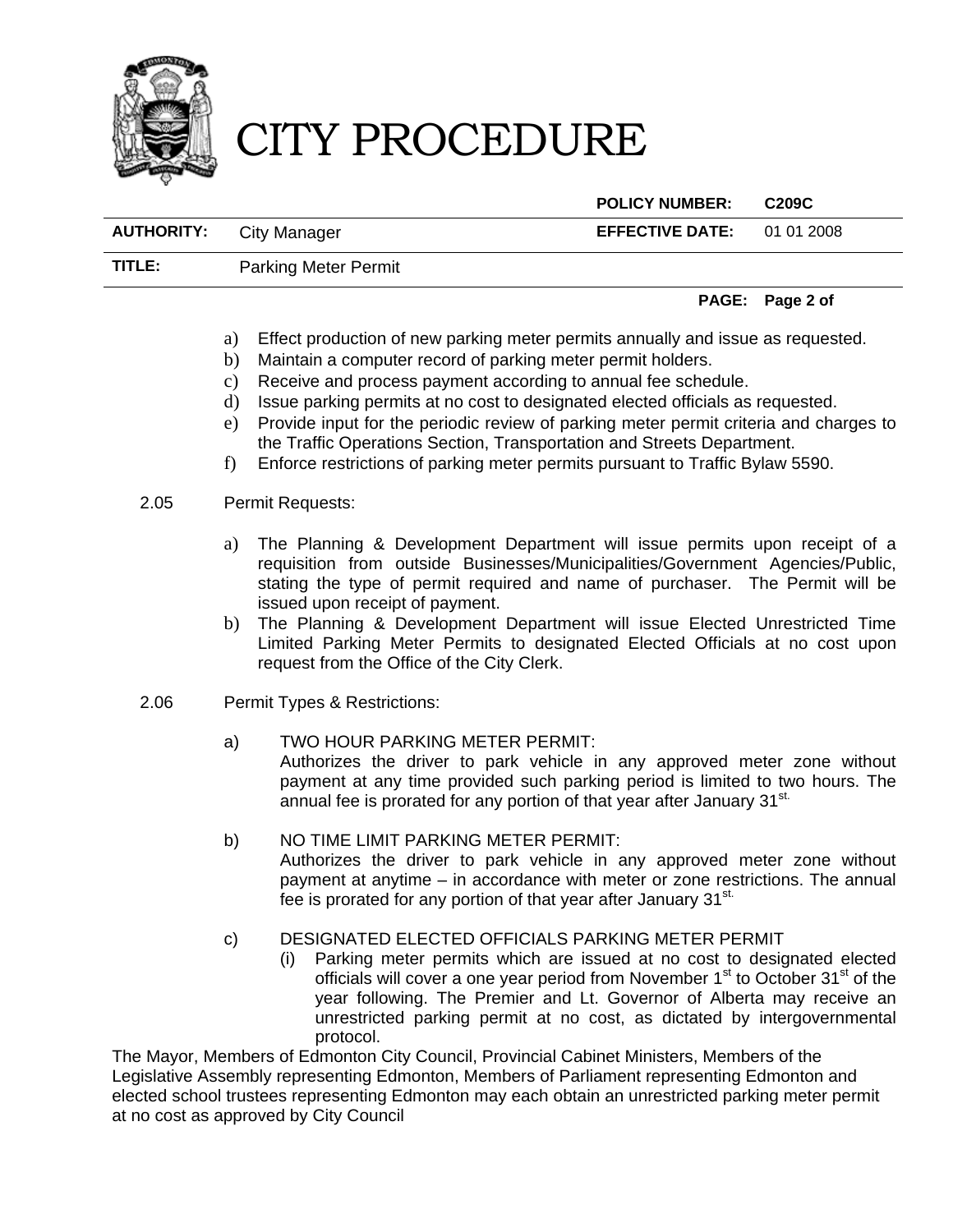

# CITY PROCEDURE

|                   |                             | <b>POLICY NUMBER:</b>  | C209C      |
|-------------------|-----------------------------|------------------------|------------|
| <b>AUTHORITY:</b> | City Manager                | <b>EFFECTIVE DATE:</b> | 01 01 2008 |
| TITLE:            | <b>Parking Meter Permit</b> |                        |            |

**PAGE: Page 3 of** 

### **SCHEDULE OF FEES**

- 1. Two Hour Parking Meter Permit…………………………………. \$ 650 per year
- 2. No Time Limit Parking Meter Permit ………………………………\$2,000 per year
- 3. Designated Elected Officials Parking Meter ……………..………………..No Charge
- 4. Goods and Services Tax (GST), is applicable to all parking meter fees (except those issued to Municipal and Para-Municipal Bodies).